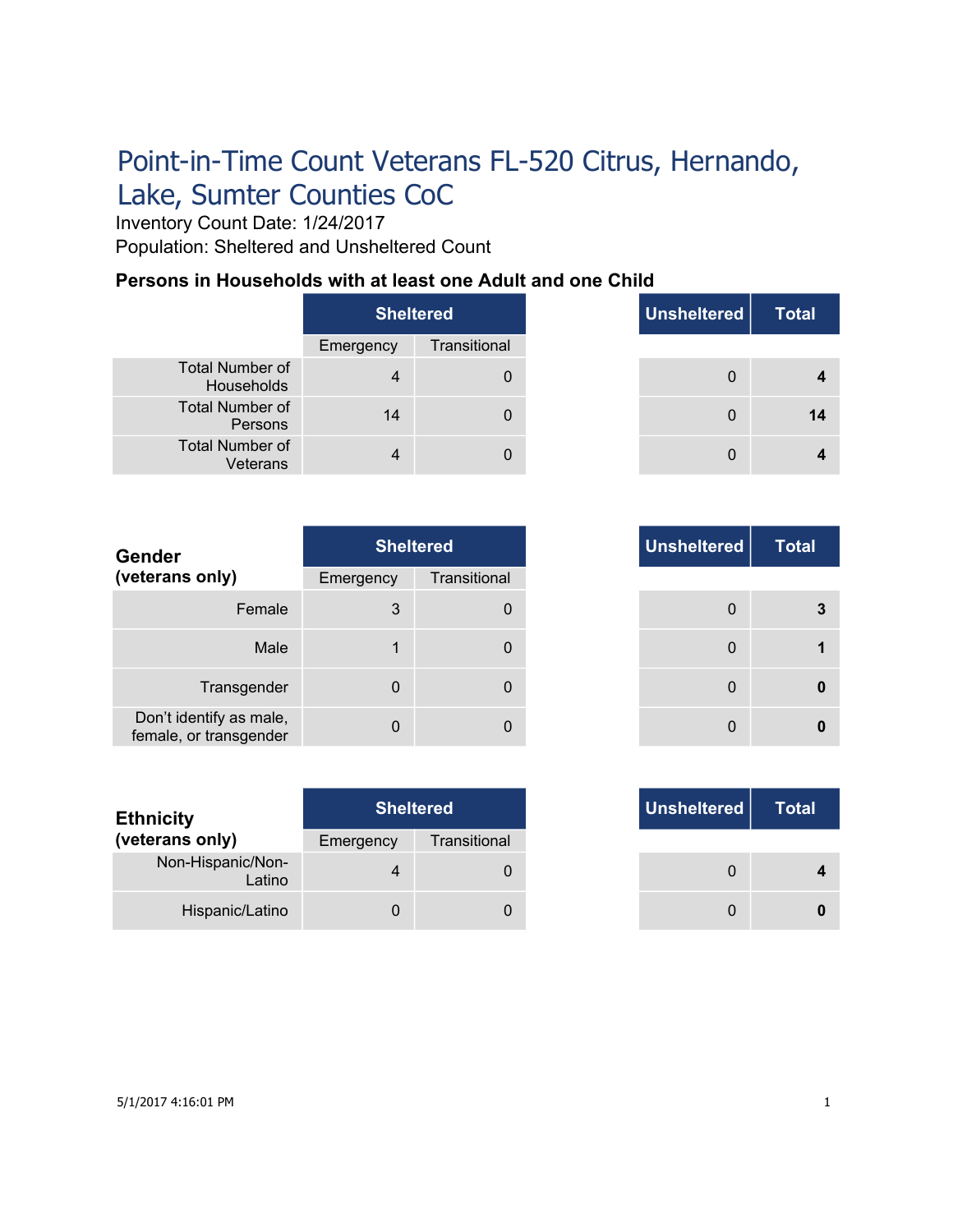Point-in-Time Count Veterans FL-520 Citrus, Hernando, Lake, Sumter Counties CoC

| Race                                                |                | <b>Sheltered</b> | <b>Unsheltered</b> |
|-----------------------------------------------------|----------------|------------------|--------------------|
| (veterans only)                                     | Emergency      | Transitional     |                    |
| White                                               | 2              | $\Omega$         | $\Omega$           |
| <b>Black or African-</b><br>American                | $\overline{2}$ | $\Omega$         | $\Omega$           |
| Asian                                               | $\Omega$       | $\Omega$         | $\mathbf{0}$       |
| American Indian or<br>Alaska Native                 | $\Omega$       | $\mathbf{0}$     | $\Omega$           |
| Native Hawaiian or<br><b>Other Pacific Islander</b> | $\Omega$       | $\Omega$         | $\Omega$           |
| <b>Multiple Races</b>                               | $\Omega$       | 0                | $\Omega$           |

|                | <b>Sheltered</b> |
|----------------|------------------|
| าcy            | Transitional     |
| $\overline{2}$ | $\mathbf 0$      |
| $\overline{2}$ | $\mathbf{0}$     |
| $\mathbf 0$    | 0                |
| $\mathbf{0}$   | $\mathbf 0$      |
| $\mathbf{0}$   | $\mathbf 0$      |
| 0              | 0                |

T.

| <b>Sheltered</b> |              |  |
|------------------|--------------|--|
| Emergency        | Transitional |  |
| $\mathbf{O}$     |              |  |
|                  |              |  |
|                  |              |  |

|     | <b>Sheltered</b> | Unsheltered |
|-----|------------------|-------------|
| ٦CV | Transitional     |             |
| 0   |                  |             |
|     |                  |             |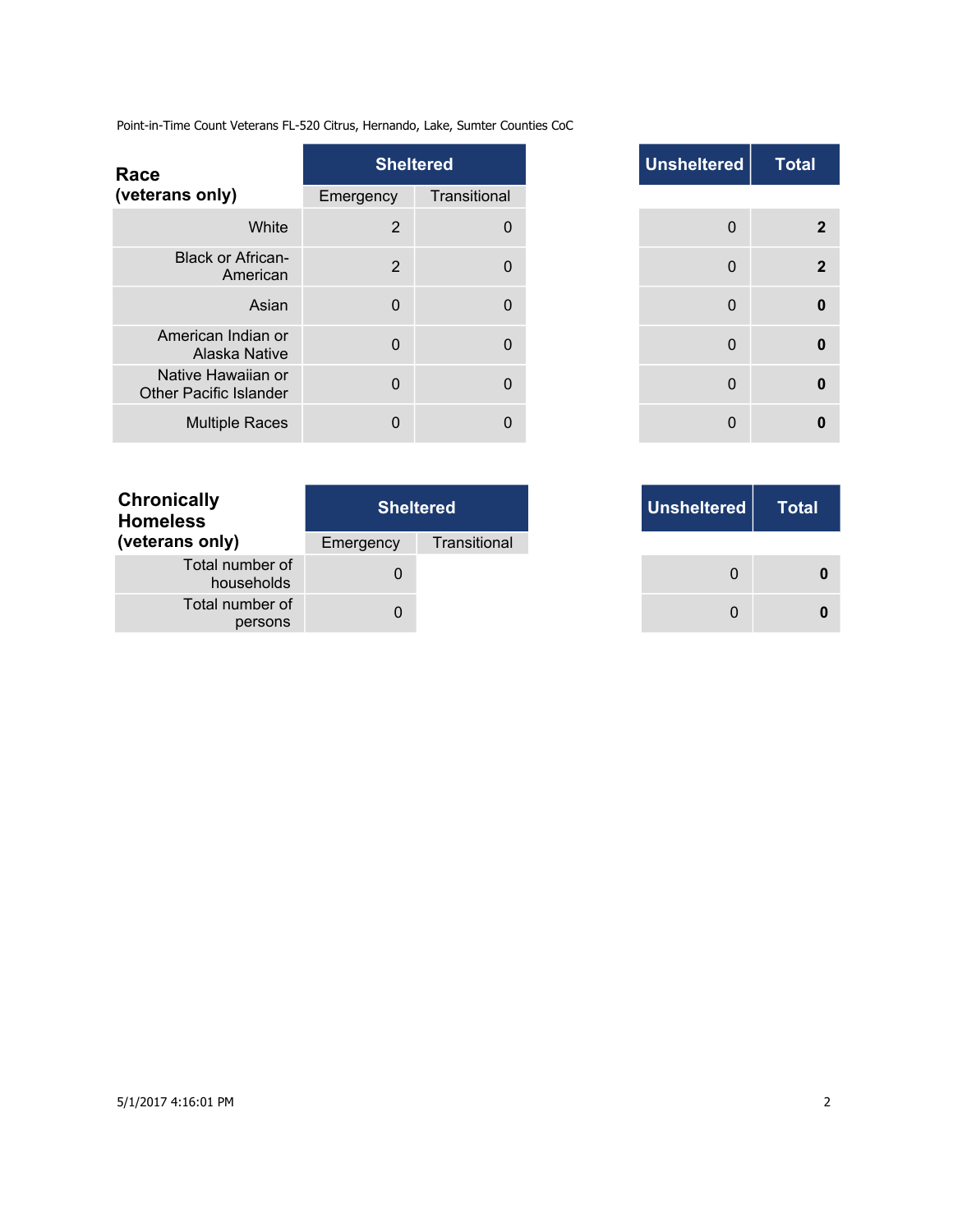## Inventory Count Date: 1/24/2017 Population: Sheltered and Unsheltered Count

### **Persons in Households without Children**

|                                      | <b>Sheltered</b> |              |            | Unsheltered | <b>Total</b> |
|--------------------------------------|------------------|--------------|------------|-------------|--------------|
|                                      | Emergency        | Transitional | Safe Haven |             |              |
| <b>Total Number of</b><br>Households | 20               | 5            | 0          | 27          | 52           |
| <b>Total Number of</b><br>Persons    | 22               | 5            | 0          | 39          | 66           |
| <b>Total Number of</b><br>Veterans   | 20               | 5            | 0          | 28          | 53           |

| Gender                                            | <b>Sheltered</b> |              |            | <b>Unsheltered</b> | <b>Total</b> |
|---------------------------------------------------|------------------|--------------|------------|--------------------|--------------|
| (veterans only)                                   | Emergency        | Transitional | Safe Haven |                    |              |
| Female                                            | 2                | 0            | 0          |                    | 3            |
| Male                                              | 18               | 5            | 0          | 27                 | 50           |
| Transgender                                       | $\Omega$         | 0            | 0          | 0                  | 0            |
| Don't identify as male,<br>female, or transgender | 0                | 0            | 0          | 0                  | 0            |

| <b>Ethnicity</b>            |           | <b>Sheltered</b> |            | Unsheltered | <b>Total</b> |
|-----------------------------|-----------|------------------|------------|-------------|--------------|
| (veterans only)             | Emergency | Transitional     | Safe Haven |             |              |
| Non-Hispanic/Non-<br>Latino | 18        | 4                |            | 26          | 48           |
| Hispanic/Latino             |           |                  | 0          | 2           | 5            |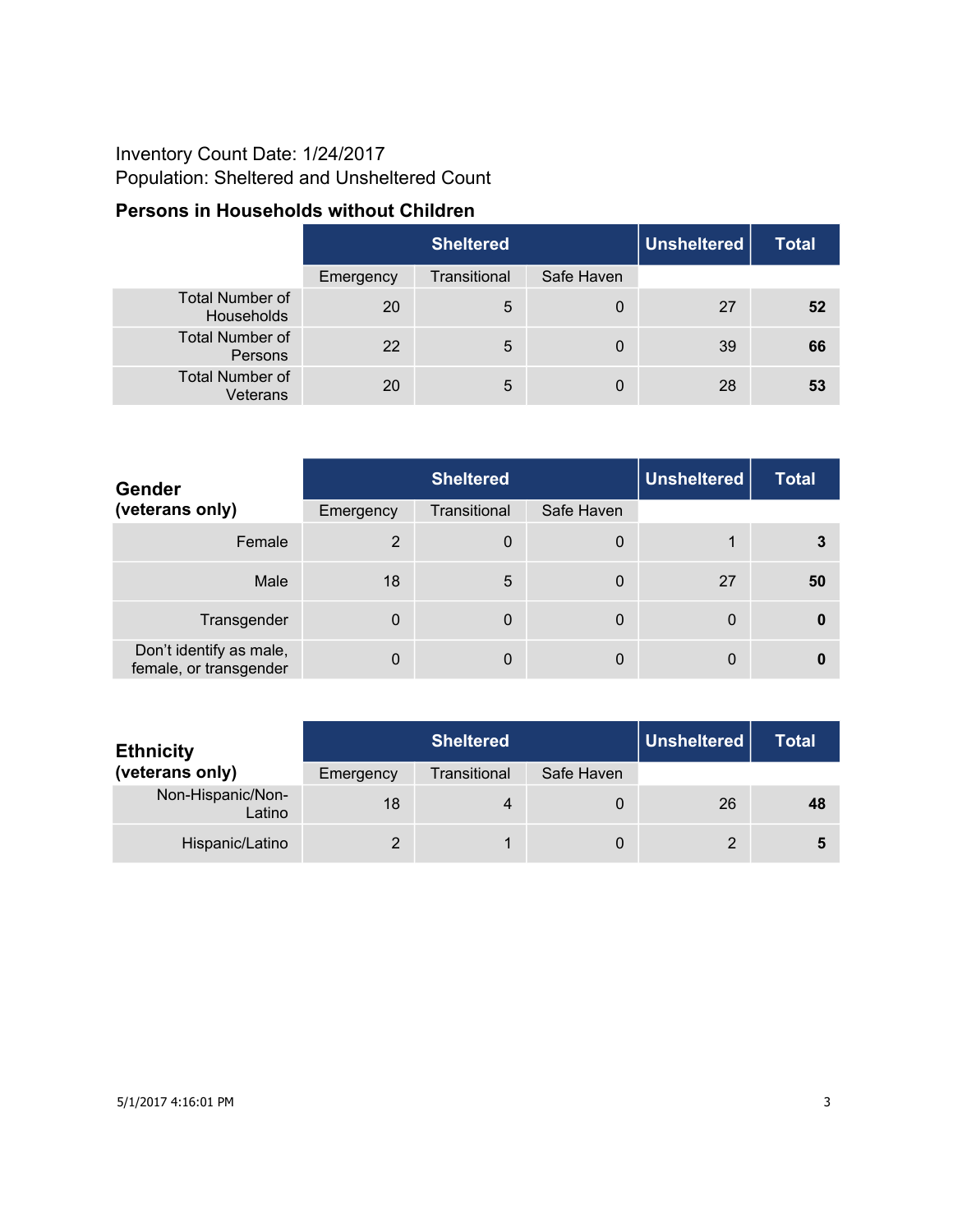Point-in-Time Count FL-520 Citrus, Hernando, Lake, Sumter Counties CoC

| Race                                                |                | <b>Sheltered</b> |            | <b>Unsheltered</b> |              |  |
|-----------------------------------------------------|----------------|------------------|------------|--------------------|--------------|--|
| (veterans only)                                     | Emergency      | Transitional     | Safe Haven |                    |              |  |
| White                                               | 15             | $\overline{4}$   | 0          | 28                 | 47           |  |
| <b>Black or African-</b><br>American                | $\overline{4}$ | 1                | 0          | $\Omega$           | 5            |  |
| Asian                                               | $\mathbf 0$    | $\Omega$         | 0          | $\Omega$           | 0            |  |
| American Indian or<br>Alaska Native                 | $\Omega$       | $\Omega$         | 0          | $\Omega$           | O            |  |
| Native Hawaiian or<br><b>Other Pacific Islander</b> | $\Omega$       | $\Omega$         | 0          | $\Omega$           | $\mathbf{0}$ |  |
| <b>Multiple Races</b>                               |                | $\mathbf{0}$     | 0          | 0                  |              |  |

| <b>Chronically</b><br><b>Homeless</b><br>(veterans only) |           | <b>Sheltered</b> |            | │ Unsheltered <u>│</u><br>Total |    |  |
|----------------------------------------------------------|-----------|------------------|------------|---------------------------------|----|--|
|                                                          | Emergency | Transitional     | Safe Haven |                                 |    |  |
| Total number of<br>persons                               | 9         |                  |            |                                 | 11 |  |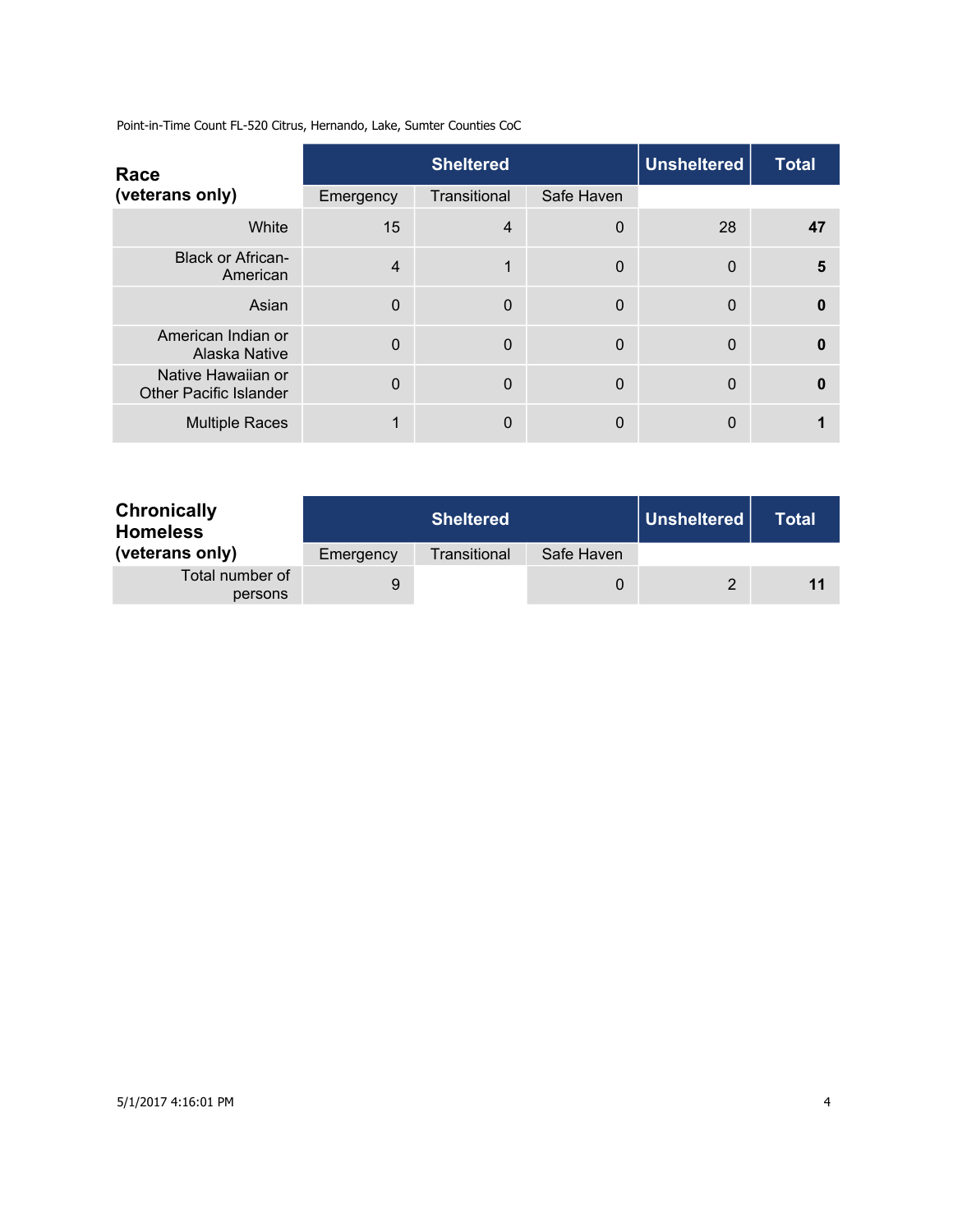# Point-in-Time Summary Veterans for FL-520 - Citrus, Hernando, Lake, Sumter Counties CoC

## Date of PIT Count: 1/24/2017

Population: Sheltered and Unsheltered Count

#### **Total Households and Persons**

|                                      | <b>Sheltered</b> |              |            | <b>Unsheltered</b> | <b>Total</b> |
|--------------------------------------|------------------|--------------|------------|--------------------|--------------|
|                                      | Emergency        | Transitional | Safe Haven |                    |              |
| <b>Total Number of</b><br>Households | 24               | 5            | 0          | 27                 | 56           |
| <b>Total Number of</b><br>Persons    | 36               | 5            | 0          | 39                 | 80           |
| <b>Total Number of</b><br>Veterans   | 24               | 5            | 0          | 28                 | 57           |

#### **Gender**

|                                 | <b>Sheltered</b> |              |            | <b>Unsheltered</b> | <b>Total</b> |
|---------------------------------|------------------|--------------|------------|--------------------|--------------|
|                                 | Emergency        | Transitional | Safe Haven |                    |              |
| Female                          | 5                | 0            | 0          |                    | 6            |
| Male                            | 19               | 5            | 0          | 27                 | 51           |
| Transgender<br>(male to female) | $\mathbf 0$      | 0            | 0          | 0                  | 0            |
| Transgender<br>(female to male) | 0                | 0            | 0          | 0                  |              |

#### **Ethnicity**

|                             | <b>Sheltered</b> |                |            | Unsheltered    | <b>Total</b> |
|-----------------------------|------------------|----------------|------------|----------------|--------------|
|                             | Emergency        | Transitional   | Safe Haven |                |              |
| Non-Hispanic/Non-<br>Latino | 22               | $\overline{4}$ | 0          | 26             | 52           |
| Hispanic/Latino             | $\mathcal{D}$    |                | 0          | $\overline{2}$ | Ð            |

#### **Race**

|           | <b>Sheltered</b> |            | Unsheltered | <b>Total</b> |
|-----------|------------------|------------|-------------|--------------|
| Emergency | Transitional     | Safe Haven |             |              |